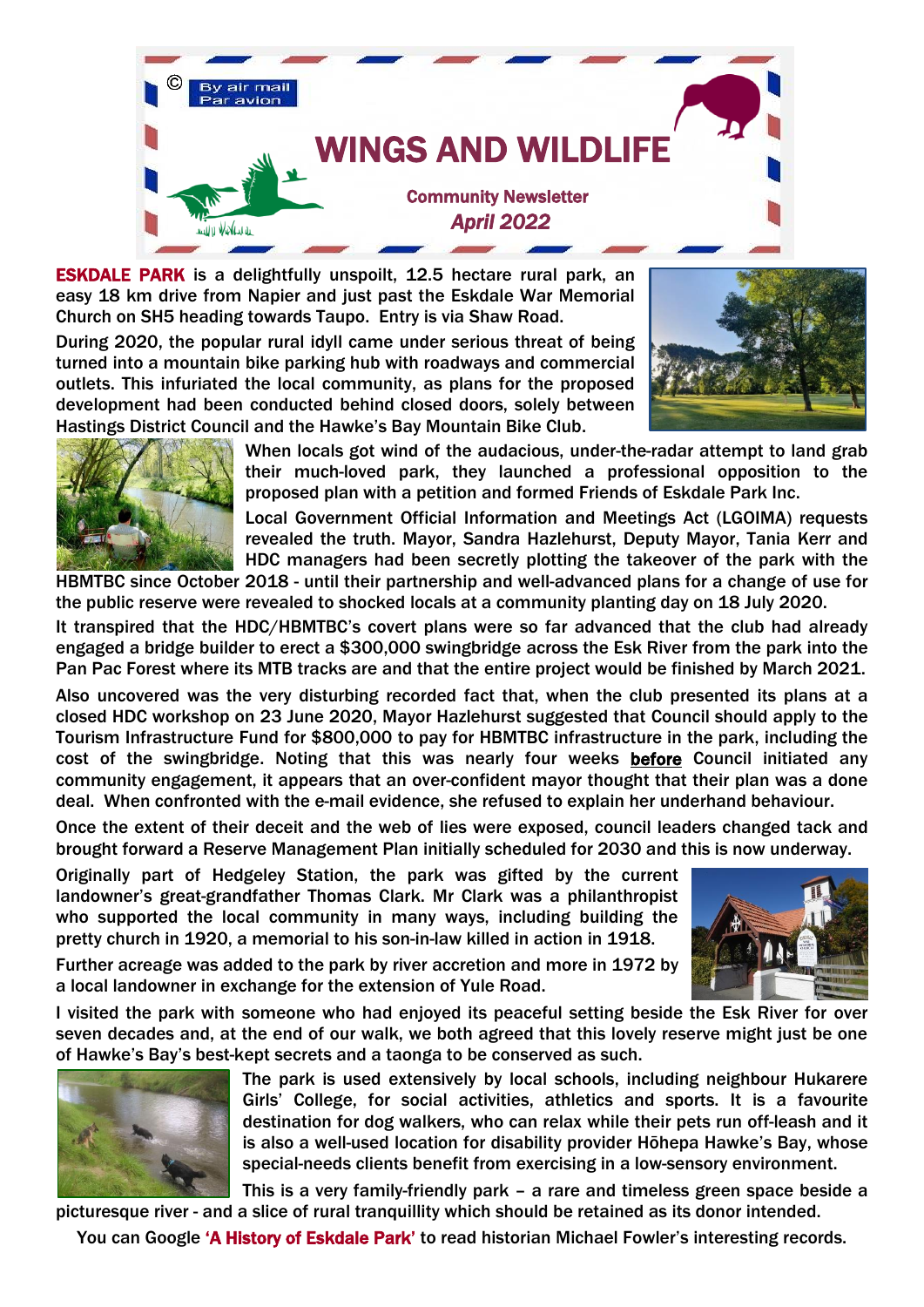## PROJECT PARTNERS:

Formed in 2018, Biodiversity Hawke's Bay (BHB) is a regional, community-led organisation established to work with, and on behalf of, the community to deliver on the objectives of the [Hawke's Bay Biodiversity Strategy 2015](https://www.biodiversityhb.org/what-is-biodiversity/biodiversity-strategy/)-2050. Taiao Ora, Tangata Ora



Put simply, the team of three part-time contractors, Community Facilitator, Dr Belinda Sleight, Administrator, Sarah Reddish and General Manager, Debbie Monahan work to connect, facilitate and enable community action for biodiversity in Hawke's Bay. They are the 'go-to' hub for information, expertise, services, and networks, so that community groups carrying out biodiversity projects are well supported and successful.

The team helps groups with a wide range of tasks from financial and project management to assistance with funding applications, communications and linking with experts in different fields.



An example of a community group that BHB currently supports is the Te Huka Waiohinganga (Esk) River Care Group which has a vision to improve biodiversity and water quality in its local river catchment. BHB plays a part in enabling this community action by holding and managing the group's funds, which frees up the volunteers to focus on doing the hands-on mahi.

Another group to benefit from BHB support is the Pirimai Residents' Association which received help to get their Cross Country Drain biodiversity project underway. Some project planning, introductions to relevant council staff and online promotional support helped the Pirimai Residents 'connect the dots' that led to their first, very successful, community planting day and subsequent HBRC award.

Keen to learn more? Visit Biodiversity Hawke's Bay's website: [https://www.biodiversityhb.org](https://www.biodiversityhb.org/) for information about what is happening in the region and how you can get involved.



SPECIAL COLLECTION: Local good sort, Mary Hannan from Clive, is one of several Special Olympics volunteers who have been collecting aluminium cans and selling them as a fundraiser since 1995.

Once a large wool fadge is full of cans, it is then sold to a local scrap merchant. The environmentally-friendly project has not only kept recyclable rubbish out of landfill and the local wildlife habitat but has also helped raise a total of \$35,000 for Special Olympics.



Special Olympics **Hawkes Bay** 

The local group has some 110 athletes training in swimming, bocce (a ball sport belonging to the boules family), golf, tenpin bowling and football.

Since wine bottle screw tops have been collected, around \$3,000 is now raised annually and the funds go towards the cost of running local tournaments in the above sports.

There are three collection points in Hastings, Clive and Havelock North. Do you know of a business, organisation, school or winery which could collect and donate cans and help Special Olympics? If so, Mary would be delighted to hear from them. Cans and bottle tops can be dropped off at 66 Main Road, Clive (opposite Flowerlands) or e-mail Mary for more details:- [maryhannan@slingshot.co.nz](mailto:maryhannan@slingshot.co.nz)



PLANTING PROGRESS: Last year, Hōhepa Hawke's Bay received \$1 million from the Jobs for Nature Fund to expand and protect the wetland habitat that services Te Whanganui-A-Orotu (Ahuriri Estuary) and establish riparian protection zones along the Taipo Stream and the associated waterways.

Laura Mackie, Hōhepa's Funding Support Officer, told me that the three-year project has rocketed off to a successful start, with the wonderful people they

support playing a key role in that success. "We have kicked off a work and training programme for ten of our workers and their support people to follow, providing necessary structure and goals every step of the way. Our nurseries in Clive and Haumoana are bursting at the seams with tens of thousands of home-grown plants ready to go as soon as the seasons allow."

Hōhepa has been generously provided access to a large piece of erosion-prone land along Church Road on the outskirts of The Mission's vineyard. This area will be covered in predominantly native plantings, with vital input from local iwi, in order to mitigate the effects of sedimentation into tributaries of the Ahuriri Estuary. This photo shows the site has been cleared and fenced and is well on its way to providing a beautiful blank canvas in which Hōhepa's plants can flourish.

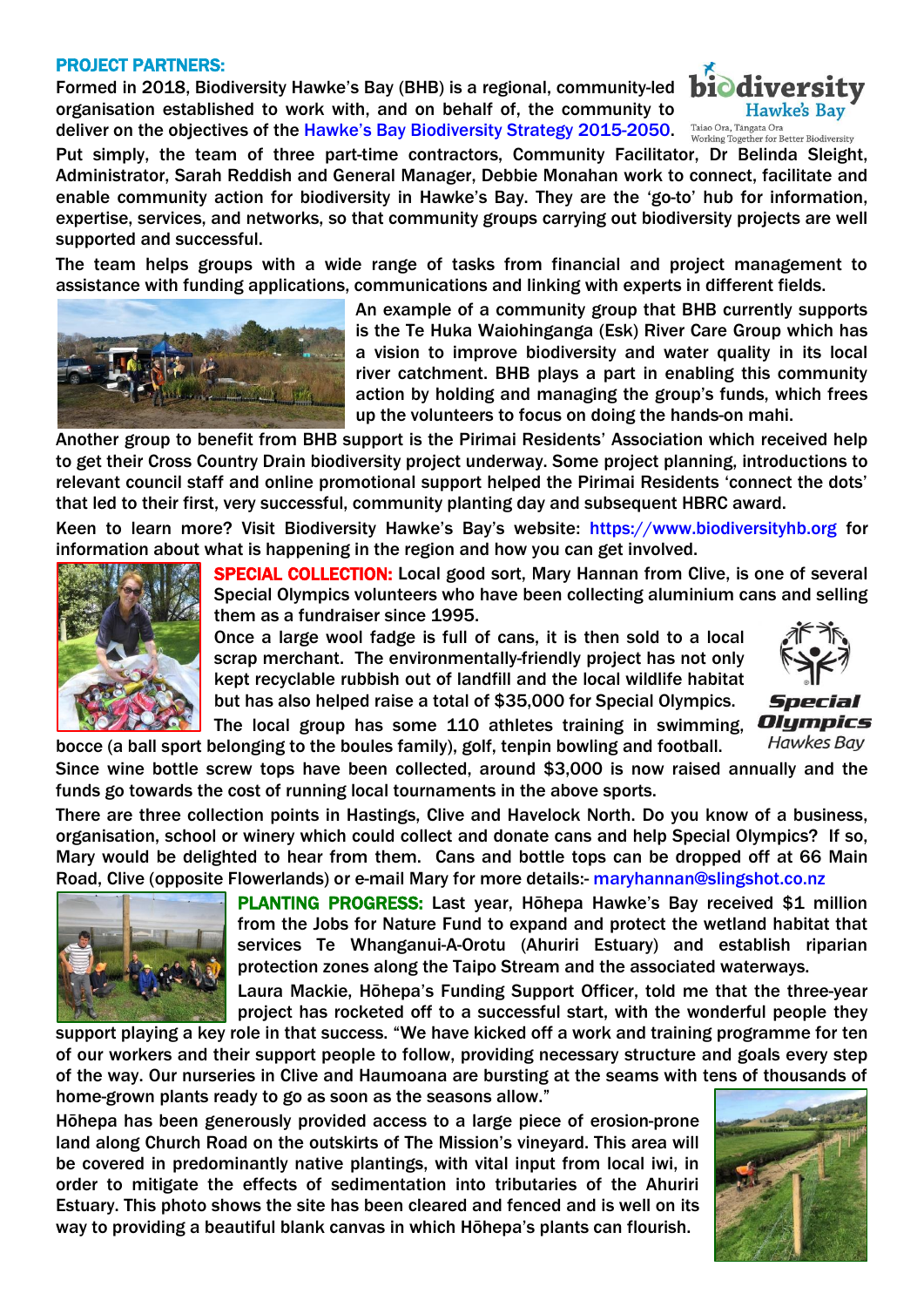## PICTURE PERFECT

Emus in Eskdale Park? Well, not quite - but Catherine Reeves and her husband, who were on their way to the park recently, found this young bird close by, wandering in the middle of busy SH5. They kindly stopped and helped move it to safety in an orchard where it was later collected by its owner. Thanks for the fantastic photo Catherine.

The emu is the second-largest living bird by height, after its ratite relative, the ostrich. It is the largest native bird in Australia and can reach up to 1.9 metres in height.

Emus can travel great distances, and when necessary can sprint at 50 km/hr; they forage for a variety of plants and insects but have been known to go for weeks without eating. They drink infrequently, but take in copious amounts of water when the opportunity arises and their preference is to kneel down to have a drink.

The bird is sufficiently common for it to be rated as a 'least concern' species by the International Union for Conservation of Nature. Emus are farmed in New Zealand for their low fat meat and also for oil which is used in skincare products.

Fun Fact: An emu has three toes whereas an ostrich has two.



WReNNZ (Wildlife Rehabilitators Network of New Zealand) is New Zealand's only national organisation dedicated to wildlife rehabilitation. The organisation was formed in 2009 with the support of Rosemary Tully, who was the first rehabilitator to run training workshops.

WReNNZ aims to educate and connect wildlife rehabilitators to create better outcomes for wildlife. Community engagement is highly valued as members of the public play an imperative role in preventing harm to wildlife and ensuring those that are sick or injured are able to reach a rehabilitation centre. As a volunteer-run, non-profit organisation, WReNNZ mainly relies on donations and membership subscriptions to fund its activities, with an additional income boost from conferences and workshops. All funds raised go back into the running of the organisation and hosting training opportunities for its

members. WReNNZ conferences and workshops facilitate the learning and upskilling of both members and those interested in learning how to care for New Zealand wildlife.





at the zoo in Kyiv...

WReNNZ welcomes new members, whether they are actively involved in wildlife rehabilitation or just have a passion for wildlife and would like to support the organisation. More details about WReNNZ - <https://www.wrennz.org.nz/> WReNNZ Memberships - <https://www.wrennz.org.nz/membership> Training Opportunities - <https://www.wrennz.org.nz/wildlife-training>

VICTIMS OF WAR: The thoughts and prayers of the world are with the Ukrainian people during their hell on earth experience of war. Everyday people turned into heroes, risking their own lives to rescue humans and animals alike; incredibly brave people staying with dogs and cats in shelters or with wildlife in zoos, with some dedicated carers being killed while protecting their **The act he zoo in Kylv....** WITH SOME dedicated carers being killed while protecting them and mainles to care for<br>innocent four-legged friends. Like the people who have been murdered, these animals had names.



Heroism has been everywhere. These two screen shots from the *Daily Mail* are from a story about fifty

keepers at Kyiv Zoo who risked all to stay on site and care for 4,000 terrified wildlife. Humanity and a love for animals still exist. Neighbouring countries have allowed those fleeing to bring their beloved pets in without passports and selfless individuals, vets and rescue organisations are saving as many animals as possible.